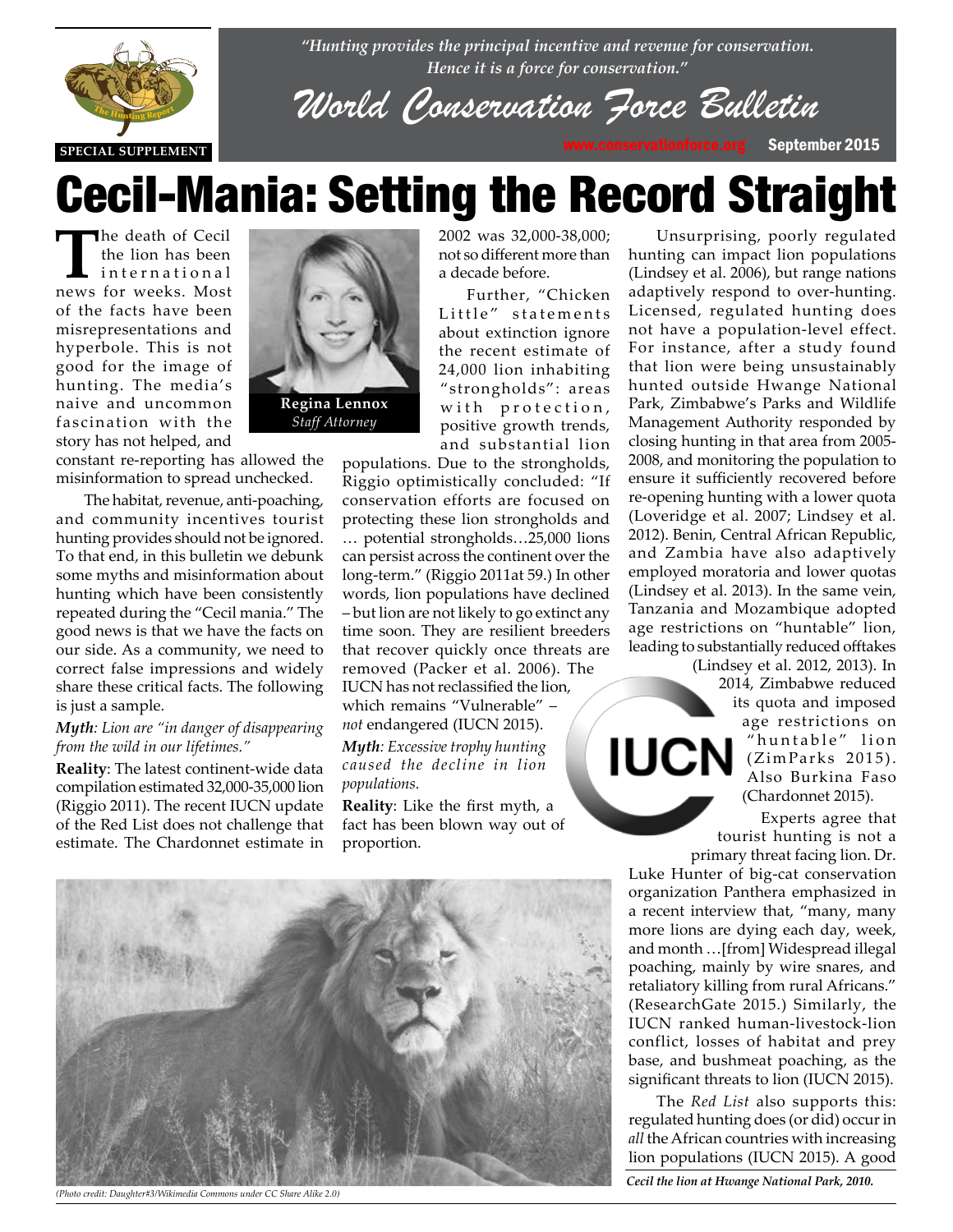# *World Conservation Force Bulletin*

#### summary is the finding by the USFWS:

*Finally, we found that, if trophy hunting of lions is part of a scientifically based management program, it could provide considerable benefits to the species, by reducing or removing incentives by locals to kill lions in retaliation for livestock losses, and by reducing the conversion of lion habitat to agriculture. Trophy hunting, if managed well and with local communities in mind, can bring in needed revenue, jobs, and a much-needed protein source to local people, demonstrating the value of lions to local communities....the amount of habitat that has been set aside by range countries specifically for trophy hunting has greatly increased the range and habitat of lions and their prey base, which is imperative given the current ongoing rate of habitat destruction occurring in Africa. The total amount of land set aside for trophy hunting throughout Africa exceeds the total area of the national parks, providing half the amount of viable lion habitat....trophy hunting is not a significant threat to the species.*

Federal Register Vol.79, No. 209, pg. 64494 (October 29, 2014) [citations omitted]

#### *Myth: Photographic tourism is a better option than hunting tourism.*

**Reality**: To begin with, there is no reason why photo-and hunting tourism cannot coincide. In Namibia, for example, conservancies often do both, with great success (Weaver et al. 2011).

At the same time, photo-tourism cannot replace hunting, because hunting land and tourists differ from photographic land and tourists. Much hunting land lacks adequate wildlife, scenery, and infrastructure to sustain photo-tourists, but smaller hunting parties are less focused on density and scenery (Hanks 2013; Lindsey et al. 2006). Photo-tourists are sensitive to political instability (Gordon 2015; Lindsey et al. 2006), while hunting tourists are surprisingly resilient (Gandiwa 2010). And because hunting tourists pay higher daily rates than photo-tourists, many more photo-tourists must visit to generate equivalent revenues, which has environment impacts (Rust & Verissimo 2015). Safari hunting areas are profit centers, while national parks largely operate at a loss.

More critically, photo-tourism does not require the same amount of habitat and wildlife. Kenya's phototourism industry does well financially, but the country has lost two-thirds of its wildlife and habitat since hunting was closed in 1977 (King 2009; Lindsey et al. 2006). Only 14% of Kenya's land is protected, as compared to Tanzania (50%), Namibia (40%), Zambia (28%), and Zimbabwe (27%) (IUCN 2010). Kenya has 1.5x the land mass of Zimbabwe, but Zimbabwe has 2.5x the amount of habitat (including hunting area) and 2.5x the number of elephant (AfESG 2015; Dunham et al. 2015; IUCN 2010). A survey of six range nations indicates that protected hunting areas are *double* the size of protected national parks/non-hunting areas (IUCN 2010).

Photo-tourists are content to observe wildlife in national protected areas, so there is no incentive to set other areas aside as habitat. But more protected habitat generally equals more wildlife. As a recent study concluded, imposing trade restrictions on lion trophies could potentially render hunting "unviable across at least 59,538km<sup>2</sup> that could result in a concomitant loss of habitat," and lead to "reduc[ed] … competitiveness of wildlife-based land use relative to ecologically unfavourable alternatives." (Lindsey et al. 2012.) That means an area larger than Maryland, Massachusetts, and Connecticut *put together* would be lost to wildlife's use.

Of course, the lion needs both, and much more. For a fact "lion need hunting as much as hunting needs lion," Craig Packer, 2015.

*Myth: Hunting contributes an almost insignificant impact to range nations' tourist sectors and GDPs.*

**Reality**: The myth that hunting contributes a fractional percentage to GDPs (aside from ecologial services) misses the essential point – *hunting contributes to GDPs in some of the poorest countries in the world*. That is an achievement on its own.

But further, while the percentage of the hunting industry's contribution to GDP is sometimes small, the dollar value and job creation value of the hunting sector are high. According to the Professional Hunters' Association of South Africa, tourist hunters paid US\$69.4 million in trophy fees in 2012,



**SPECIAL SUPPLEMENT**



EDITOR/WRITER John J. Jackson, III

PUBLISHER Barbara Crown

Copyright ©2015 by Dagga Boy Enterprises LLC. ISSN 1052-4746. This bulletin on hunting-related conservation matters is published periodically free of charge for subscribers to The Hunting Report, 12182 SW 128 Street, Miami, FL 33186. All material contained herein is provided by famed wildlife and hunting attorney John J. Jackson, III with whom The Hunting Report has formed a strategic alliance. The purpose of the alliance is to educate the hunting community as well as pro-advocacy of hunting rights opportunities. More broadly, the alliance will also seek to open up new hunting opportunities worldwide and ward off attacks on currently available opportunities. For more information  $\begin{bmatrix} 8 \text{km}^2 \text{ that could result} \\ \text{loss of habitat," and} \end{bmatrix}$  currently available opportunities. For more information conservation Force and/or the services available through lockson's alliance with The Hunting Benert write: through Jackson's alliance with The Hunting Report, write:

Conservation Force out able afternatives.<br>
.) That means an area 3240 South I-10 Service Road West, Suite 200<br>
and Massachusetts. Metairie, LA 70001 Metairie, LA 70001 Tel. 504-837-1233 Fax 504-837-1145 [www.ConservationForce.org](http://www.ConservationForce.org)

> For reprints of this bulletin or permission to reproduce it and to inquire about other publishing-related matters, write:

The Hunting Report 12182 SW 128 Street Miami, FL 33186 Tel. 1-800-272-5656 Fax 305-253-5532

*Remember to favor Conservation Force's Corporate Sponsors:*





[ripcordtravelprotection.com](http://ripcordtravelprotection.com)

*The leaders in their fields.*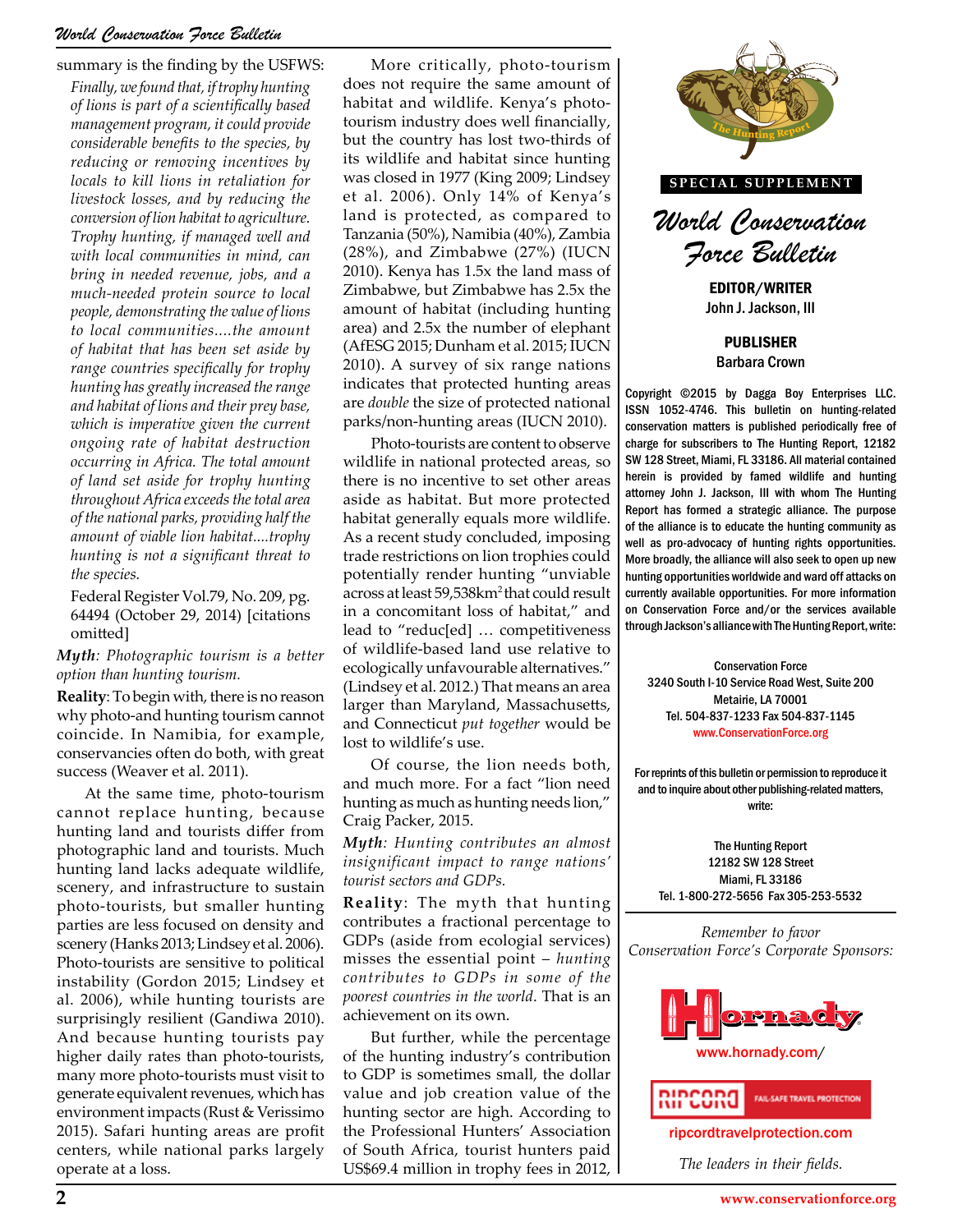# **SPECIAL SUPPLEMENT TO THE HUNTING REPORT**

and the "total measured value chain" of the hunting industry was ~9 billion Rand (US\$1.09 billion), about 0.27% of the country's total GDP (US\$408 billion). The industry created or supported 75,000-100,000 jobs in a country with ~40% unemployment (PHASA 2014).

Although "0.27%" of GDP does not sound like a lot, it is when put in perspective. The contribution of the U.S. farming sector is only 1% of GDP (USDA 2015); the South African hunting sector's contribution is not too far off. Further, the **total** GDP of Central African Republic was US\$ 1.78 billion in 2014 (World Bank 2014). Similarly, the Gross State Product of Texas was US\$1.6 billion, which ranked second among U.S. states (Wikipedia 2015). For a single industry to compare to a country or the second largest U.S. state is an accomplishment.

Similarly, In Namibia, the hunting sector accounts for \$39.5 million in revenue, representing 0.6% of GDP (Namibian Sun 2015; World Bank 2015).

Further, hunting provides backbone revenue to sustain wildlife authorities in range nations. According to Tanzania's Ministry of Natural Resources and Tourism, "trophy hunting is the main source of revenues for the Wildlife Division and therefore for wildlife conservation in the country." (MNRT 2015.) Similarly, the wildlife budgets of Zimbabwe and Zambia are primarily comprised of income from hunting fees and revenues (Hunter et al. 2015). Contributions to the Game Products Trust Fund in Namibia allowed the country to expend over US\$2 million from 2012-July 2015 on black rhino protection and management (Decl. of the Permanent Secretary 2015). These are critically important dollars for anti-poaching, surveys, provision of water, and other wildlife protection and management activities.

*Myth: Hunting does not benefit local communities: "Even pro-hunting organizations like [CIC] have reported that only 3 percent of revenue from trophy hunting ever makes it to the communities affected by hunting. The rest goes to national governments or foreign-based outfitters."*

**Reality**: The 3% figure is widely cited, but has been taken completely out of context and was only for some areas of Tanzania. It was fabricated in a 2013 report by "Economists At Large." This 17-page report was commissioned by animal rights organizations IFAW, HSUS, and Born Free Foundation (Campbell 2013).



The report cites a 3% figure from a 2010 study conducted for CIC and FAO: "Contribution of Wildlife to National Economies" (Booth 2010). The study's objective had nothing to do with the contributions of the hunting sector to local communities. It had the opposite goal – to "assess the contributions of hunting tourism to national economies."<sup>1</sup>

The cited page of the study used "confidential financial records" of hunting operators in Tanzania to "draw up an approximate income and expenditure statement of a hypothetical company…and guesstimate a gross 'profit' before tax." (Booth 2010 at 22.) This "guesstimate" was limited to data from safari operators who leased government, not communal, land (Booth pers. comm. 2015). One line of the analysis calculated that, from these sample records, 3.1% of the "Estimated Gross Expenditures" was directed to "Area and Community Development" (Booth 2010 at 23).

The Economists At Large report used this figure, a Tanzania-specific, "guesstimate," hypothetical income statement to extrapolate the conclusion that "hunting companies contribute

only 3% of their revenue to communities living in hunting areas." (Campbell 2013 at 3.) But the underlying report was not drawing a continental conclusion. It was not looking at hunting areas on communal land. It was not looking at the sizable voluntary expenditures from operators to communities that we reported on in the October 2014 bulletin. Rather, Booth's 2010 report simply evaluated data from the Tanzanian hunting industry, during a period in which block fees were low (and about to increase), before Wildlife Management Area (WMA) regulations were revised to require greater devolution to communities (Booth pers. comm. 2015). The Economists At Large report essentially took a small piece of data and represented it – falsely – as a Tanzaniawide and continent-wide conclusion about the industry.

If the report had surveyed benefitssharing across the continent, it would have seen that in most countries besides Tanzania pre-2012, benefits and hunting revenues were shared far more widely. For instance, 100% of benefits from the sustainable use of wildlife on communal conservancies in Namibia (representing 17.6% of Namibia's land mass and 12% of its population) accrue to communities (Weaver et al. 2011). Communities in Zambia split hunting fees with the Wildlife Authority "50-50" (ZAWA 2015). And as of 2007, communities in Zimbabwe received 55% of concession payments in direct-deposits from safari operators (Jonga 2014). That is 95% of the revenue of 800 thousand families averaging three children!

Further, the Economists At Large report improperly relied on information for Tanzania that was outdated at the time of its writing. Prior to 2012, distributions to WMAs were not high, but the Ministry of Natural Resources addressed this issue in 2012 by revising WMA regulations to require a greater percentage of hunting fees be shared with communities (USAID 2013). As a result, an additional 17 communities applied to be gazetted as WMAs (WWF-Tanzania 2012). The revisions to the WMA regulations and immediate

*1 Notably, this report concluded, among other things, "through careful management and implementing appropriate policy environments, hunting tourism can demonstrate its contribution to national and local economies." (Booth 2010 at 33.)*

*2 Economists At Large should also have noted that, in 2012, 76% of WMAs earned income from safari hunting (WWF-Tanzania 2012).*